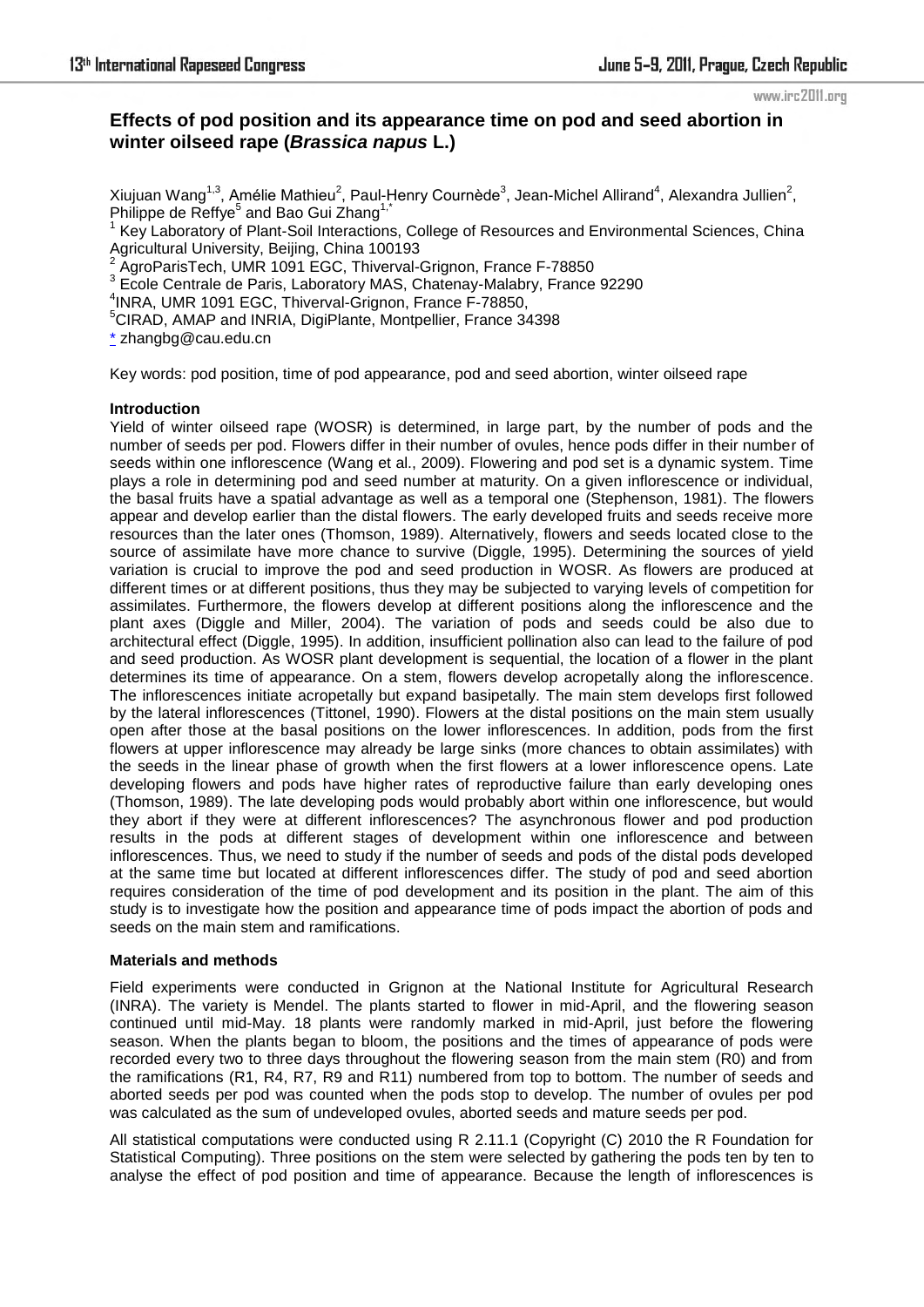different between plants, pod ranks were normalised for each inflorescence by dividing the pod rank by the maximum rank on the inflorescence. This approach allows the conversion of the ranks of all of the inflorescences into a range between 0 and 1. Analysis of variance (ANOVA) was performed to test the effect of ramification position on the number of ovules per pod, seeds per pod, total pods per axis and seeds per axis.

## **Results**

**Number of ovules per pod** 



Fig.1 (a) Mean number of ovules per pod according to pod rank for each inflorescence. (b) Mean number of ovules per pod for low, middle and high pods according to the time of appearance.

The number of ovules per pod varied with the pod rank on the main stem and ramifications R1 and R4 (Fig. 1a). The number was small at the first ranks and then increased with the pod rank. The number of ovules per pod remained constant according to the pod rank on ramifications R7, R9 and R11 (Fig. 1a). Furthermore, the number of ovules per pod increased with the inflorescence position from top to bottom. The number of ovules per pod slightly increased with the time of pod appearance for normalized rank 0.01-01, 0.51-0.6 at the beginning and then remained constant for all the ranks on each inflorescence (ANOVA, F>0.5, P>0.1, Fig. 1b).





Fig.2 (a) Mean number of seeds per pod according to pod rank for each inflorescence. (b) Mean number of seeds per pod for low, middle and high pods according to the time of appearance.

The number of seeds per pod remained constant then decreased with the pod rank along the inflorescence (Fig. 2a). The number of seeds per pod decreased later on the main stem and ramification R11 than the other ramifications. The number of seeds per pod did not vary with the time of pod appearance for normalized rank 0.01-01, 0.51-0.6 by gathering all the inflorescence together (ANOVA, F>0.5, P>0.1). However, the number varied with time of pod appearance for normalized rank 0.91-1. Furthermore, the number differed between rank 0.01-0.1, 0.51-0.6 and 0.91-1 (Fig. 2b). The pods located at rank 0.91-1 had smaller number of seeds per pod.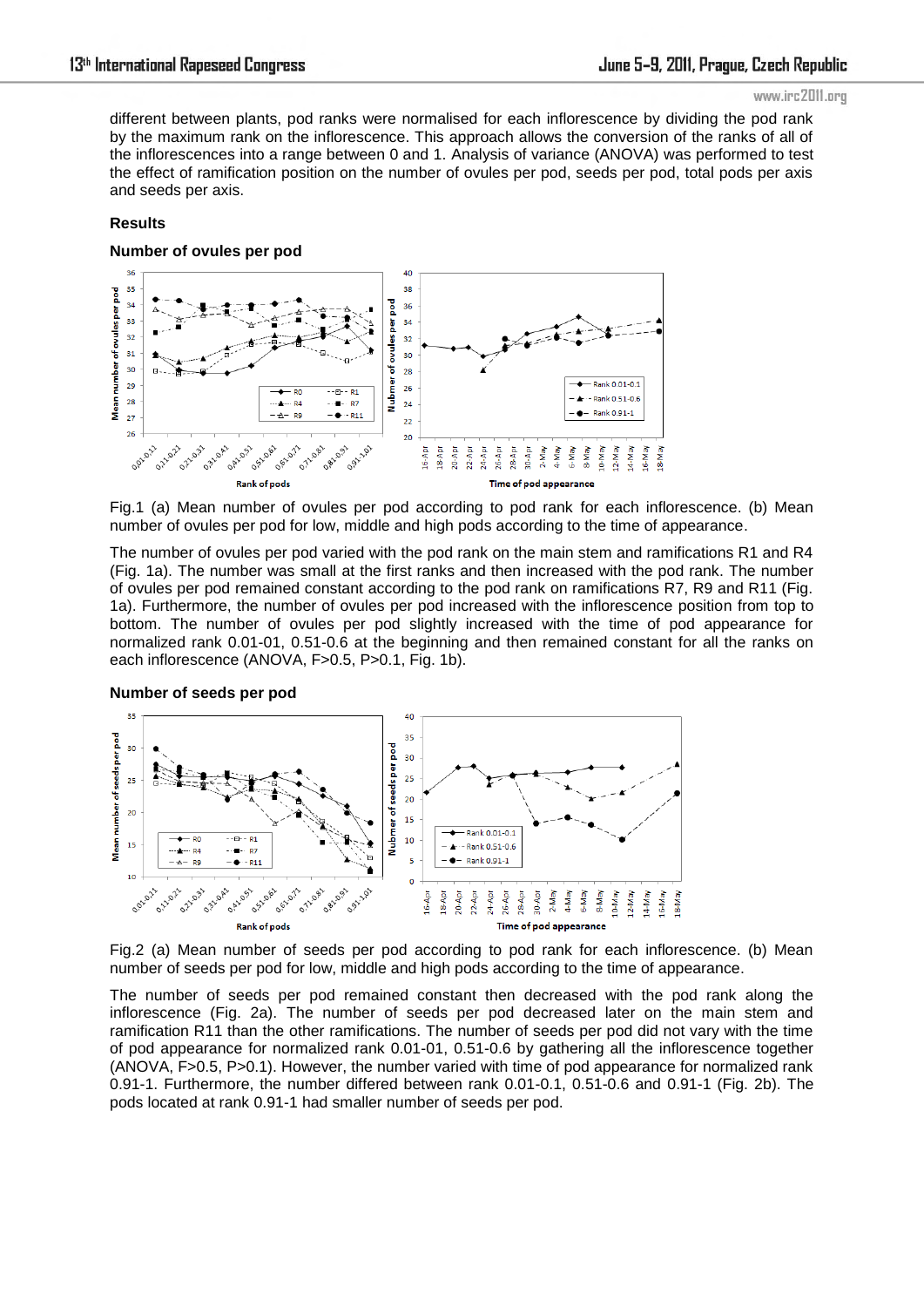



Fig.3 Variation of rate of pod abortion with pod rank (a) and according to the time of pod appearance (b).

The rate of pod abortion was a little large at the base and remained constant in the middle of the stem, and then increased linearly with the rank upwards on each ramification (Fig. 3). It did vary in the beginning, but decreased at the end of flowering period. The inflorescence position had no impact on this rate (ANOVA, P>0.1) for the basal pods.

## **Discussion**

The number of ovules per pod increased with the rank on the main stem and ramifications R1 and R4, but it did not vary with the rank on ramifications R7, R9 and R11. However, the number increased with the inflorescences. Ramifications are initiated from bottom to top, but the expansion of ramifications is in the inverse order of their initiation and is delayed compared with the main stem. The duration between initiation and expansion is longer for basal ramifications than for upper ramifications. Thus, initiated pods on the basal ramifications have a longer developmental period, which could explain the greater number of ovules per pod in the lower ramifications. The number of seeds per pod decreased with the pod rank for each inflorescence. The variation of the number of seeds per pod could due to assimilate availability. The flowers open acropetally within one inflorescence, thus, the basal pods developed earlier and had more chance to obtain assimilates than the distal pods. Furthermore, the time of pod appearance could impact the number of seeds per pod on the plant level. The distal pods have less number of seeds per pod compared to the basal pods that appeared at the same date. The rate of pod abortion was large at the beginning and the end of the stem, which could be caused by pollination limitation. The number of flowers was small at the beginning and increased with the time of flowering, and then reduced at the end of flowering. The number of seeds starts to increase when the pod abortion rate starts to decrease. The result indicates that the survival of pods depends on the number of seeds it contains (Ganeshaiah et al., 1986). The complex developmental pattern of flowers and inflorescences in WOSR makes the analyses for the factors of influencing seed yield difficult. Therefore, to improve the seed yield, more concentration could be focused on the developmental patterns of WOSR.

### **Reference**

Diggle, P.K., 1995. Architectural effects and the interpretation of patterns of fruit and seed development. Annu Rev Ecol Syst 26, 531-552.

Diggle, P.K., Miller, J.S., 2004. Architectural effects mimic floral sexual dimorphism in *Solanum*  (Solanaceae). Am J Bot 91, 2030-2040.